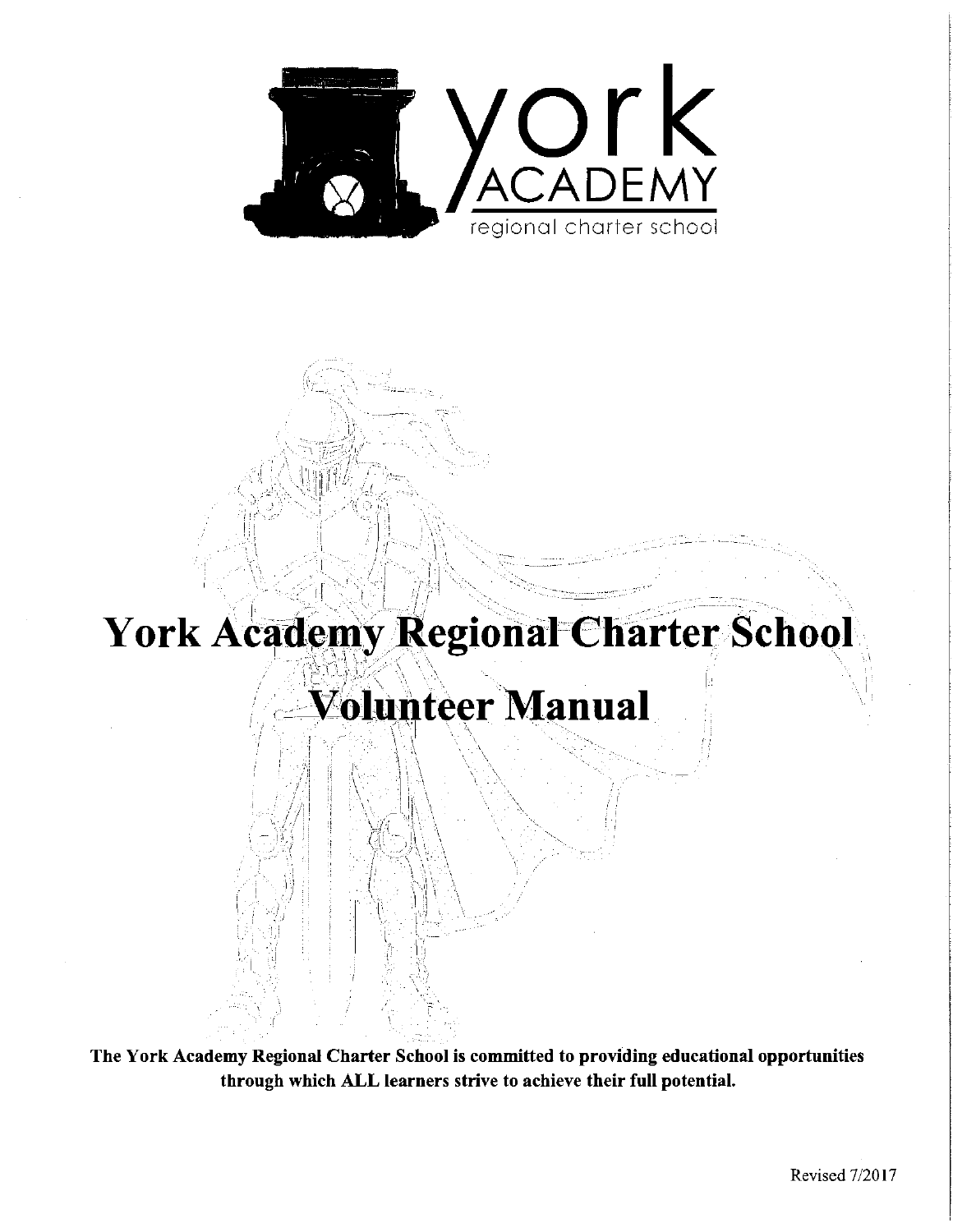## **Table of Contents**

 $\bar{\beta}$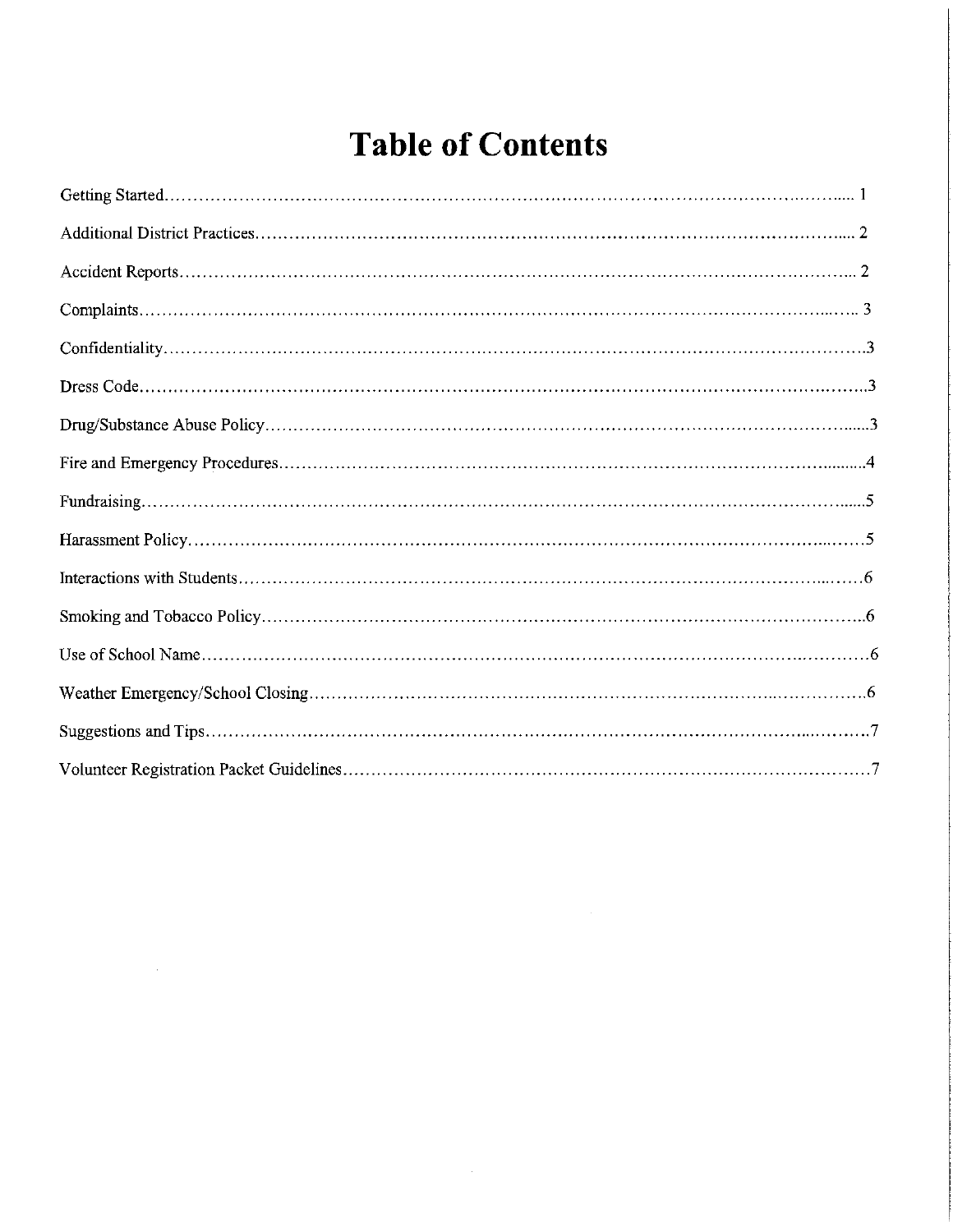### **Getting Started**

Thank you for your interest in volunteering at the York Academy Regional Charter School. As a part of our ongoing efforts to ensure student safety, all volunteers are required to complete a Volunteer Registration Form, a PDE-6004 Form (Act 24 of 2011), a Child Abuse Background Check, and a Pennsylvania Criminal Background Check. For anyone who has not lived in Pennsylvania for the last ten (10) consecutive years as an adult or has not received an FBI clearance at any time since establishing residency in PA, you will be required to complete an FBI Federal Criminal History Clearance as well. Copies of all clearances and completed volunteer forms will be maintained in the Office at York Academy Regional Charter School as confidential documents.

Volunteers are mandated reporters within the meaning of the Child Protective Services Law; all volunteers are required by law to immediately report instances of suspected child abuse. Volunteers must complete an online training (found at: https://www.reportabusepa.pitt.edu /webapps/portal/execute/tabs/tab Action?tab tab group id= 49 1 ). After completing the online training you will get a certificate of a completion to print out and bring in along with your volunteer registration form and clearances.

Volunteers are those who offer assistance or a service to the school without receiving compensation and have direct contact with students. Direct contact with children is defined per the law as: 'The care, supervision, guidance or control of children and routine interaction with children." The term "routine interaction" is defined as "regular and repeated contact that is integral to a person's volunteer responsibilities." The York Academy makes the distinction between a volunteer and visitor on a case-by-case basis.

School Board Policy 916 defines expectations and guidelines for volunteers. Please review and familiarize yourself with those guidelines as well as the information contained in this manual. Failure to follow volunteer expectations and guidelines will result in termination from volunteer service.

#### **Anyone without the approved, required paperwork on file will NOT be permitted to volunteer.**

Instructions for clearances and the process can be found within the Volunteer Registration Packet, which can be obtained online at the York Academy website (www.yorkacademy.com) or picked up at the office during normal school hours.

#### **AFTER YOU RECEIVE ALL OF YOUR CLEARANCE REPLIES, RETURN ALL COMPLETED FORMS TO THE SCHOOL OFFICE.**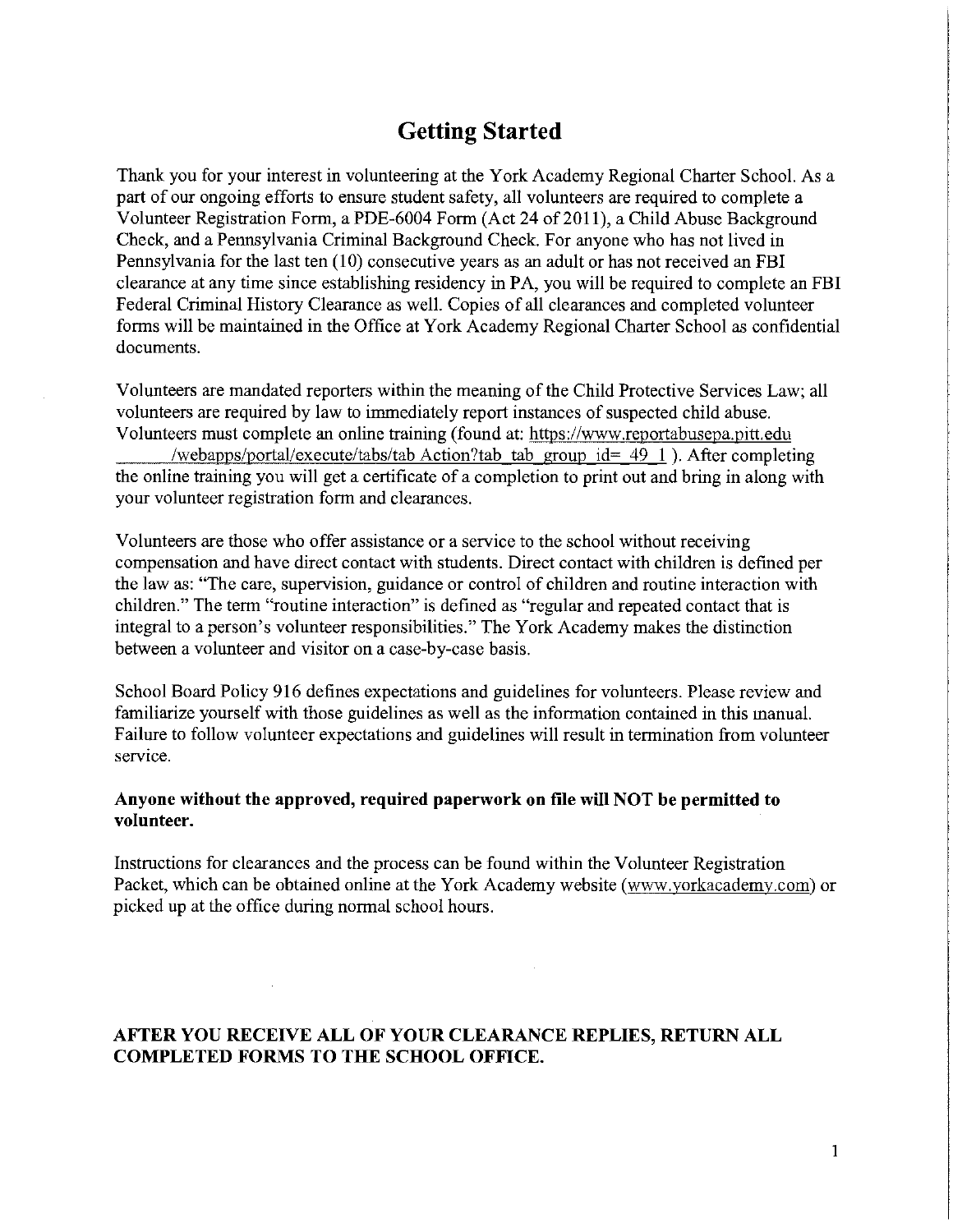## **Additional District Practices**

The Board recognizes that parent and connnunity volunteers can make valuable contributions to the educational program. The use of volunteers is endorsed by York Academy Regional Charter School, subject to limitations of legal requirements, this policy, and administrative guidelines and directives.

Under no circumstances shall a volunteer be considered an employee of the York Academy Regional Charter School or receive wages or any other consideration for volunteer services. The School retains the right to eliminate any volunteer position or remove any person serving as a volunteer at any time.

Volunteers shall not be asked to assume the professional responsibilities of the School staff but will assume supportive roles with administrative approval and under the direction of a staff member.

Volunteers may be utilized for the purposes of supporting the educational program in areas that may include:

- 1. Tutoring of students.
- 2. Supportive supervision of students. This supervision could occur in the classroom, hallways, field trips, and cafeterias.
- 3. Preparation of instructional materials.
- 4. Clerical assistance.
- 5. Classroom assistance.
- 6. Chaperoning.
- 7. Athletic and co-curricular assistance.
- 8. Mentoring.

Qualifications for any volunteer shall be determined by the Chief Executive Officer (CEO). All volunteers will be screened by and work under the general direction of the CEO. The Parent Teacher Organization may be used when applicable and appropriate to help the CEO manage the volunteer program. Lists of volunteers will be reported to the Board on an annual basis or more often if needed.

The administration is authorized to include volunteers under the general liability insurance program and defend the volunteer in legal action arising out of the volunteer activity as long as the volunteer is working within the assigned activity and the limitations imposed as a part of this policy or administrative direction.

#### **ACCIDENT REPORTS**

Any accident involving a student, employee, or volunteer that occurs on school property must be reported to the school office using the appropriate School Accident Report Form. School office staff will provide appropriate accident report forms, which should be completed and returned to the office staff. Such forms are needed for prevention of future accidents, regardless of insurance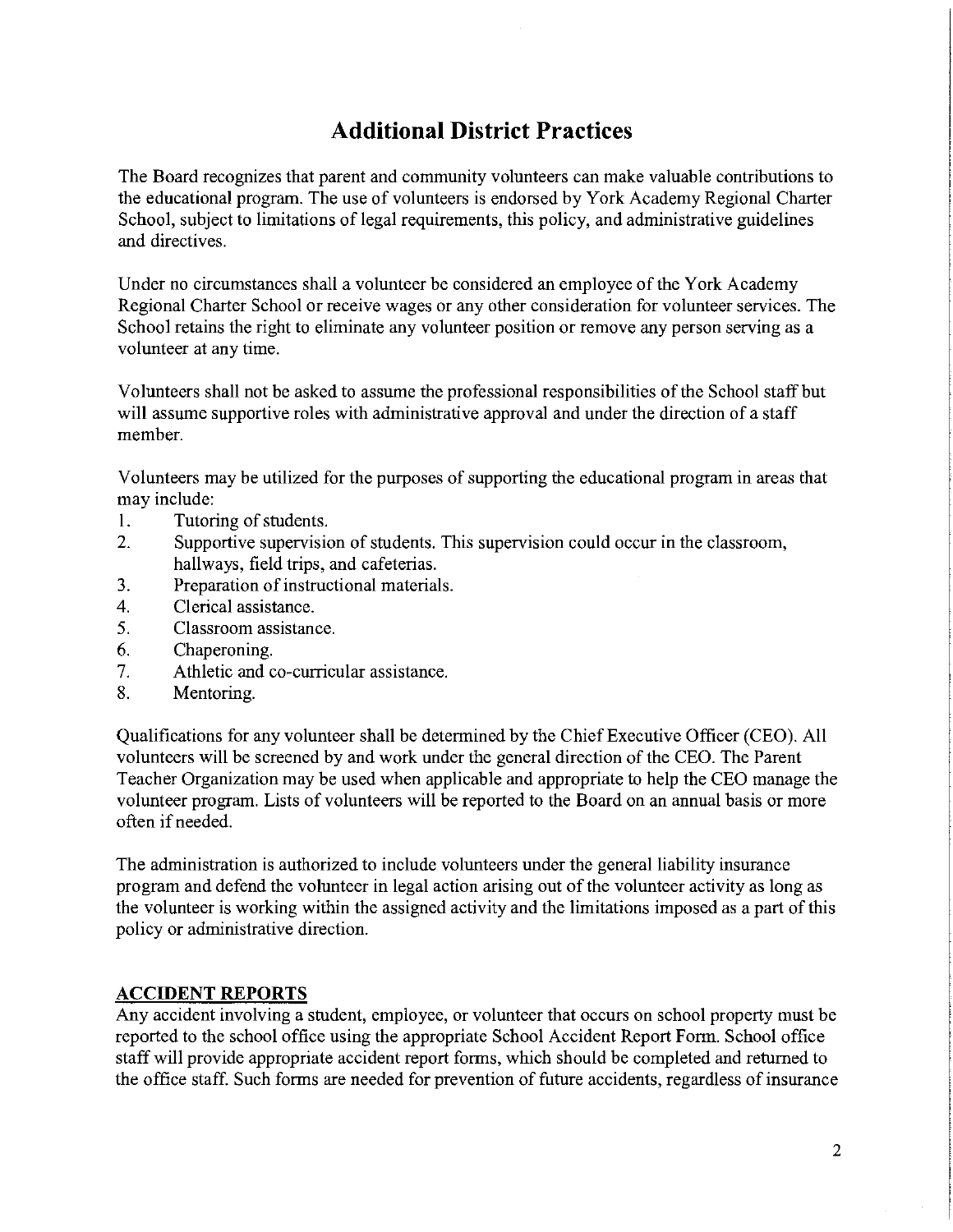coverage or liability issues. After review by the administration, two additional copies will be made and forwarded to the school office.

#### **COMPLAINTS**

Any person believing that a volunteer should not be allowed to continue volunteering must make a written and signed complaint to the Chief Executive Officer or designee. The Chief Executive Officer or designee must investigate the complaint and make a report. All complaints and investigation reports will be kept confidential.

#### **CONFIDENTIALITY**

To make sure that students, staff and families feel comfortable, we all need to respect each other's privacy. Volunteers must be especially careful to honor confidentiality. Breaching confidentiality can be hurtful to children, their families and the staff.

No matter how cute, funny or charming a classroom event may be, it is not acceptable to repeat stories about students. Similarly, as a volunteer you may hear things from staff or students, which they would not want repeated outside the school.

Parents may be tempted to ask you about how their children behave in school, especially if you are friends outside of school. It is not acceptable to put volunteers in an awkward position. If parents have concerns, encourage them to talk to the teacher, Chief Executive Officer, or designee.

If a student tells you something that causes you concern or if you observe something that troubles you, tell the classroom teacher or the Chief Executive Officer or designee immediately.

As a volunteer, you may also come into contact with student records, including educational, health and disciplinary records. Volunteers are not permitted to copy or remove student records from the building. Any information that you read or observe in a student record must be kept confidential and not disclosed to anyone outside the school.

#### **DRESS CODE**

Although there is no official dress code for volunteers, volunteers are encouraged to use business casual dress. Remember, a school is a professional environment and as a volunteer you set an example for the students.

#### **DRUG/SUBSTANCE ABUSE POLICY**

It is the intent of the Board of Trustees of the York Academy Regional Charter School to make a good faith effort to maintain an alcohol and drug-free school environment. The following policy applies to all employees/volunteers of the York Academy Regional Charter School, whether part-time or full-time, during normal working hours and during other official work assignments by the School. The policy applies whether or not the assigned work is carried out in areas under direct operational control of the School.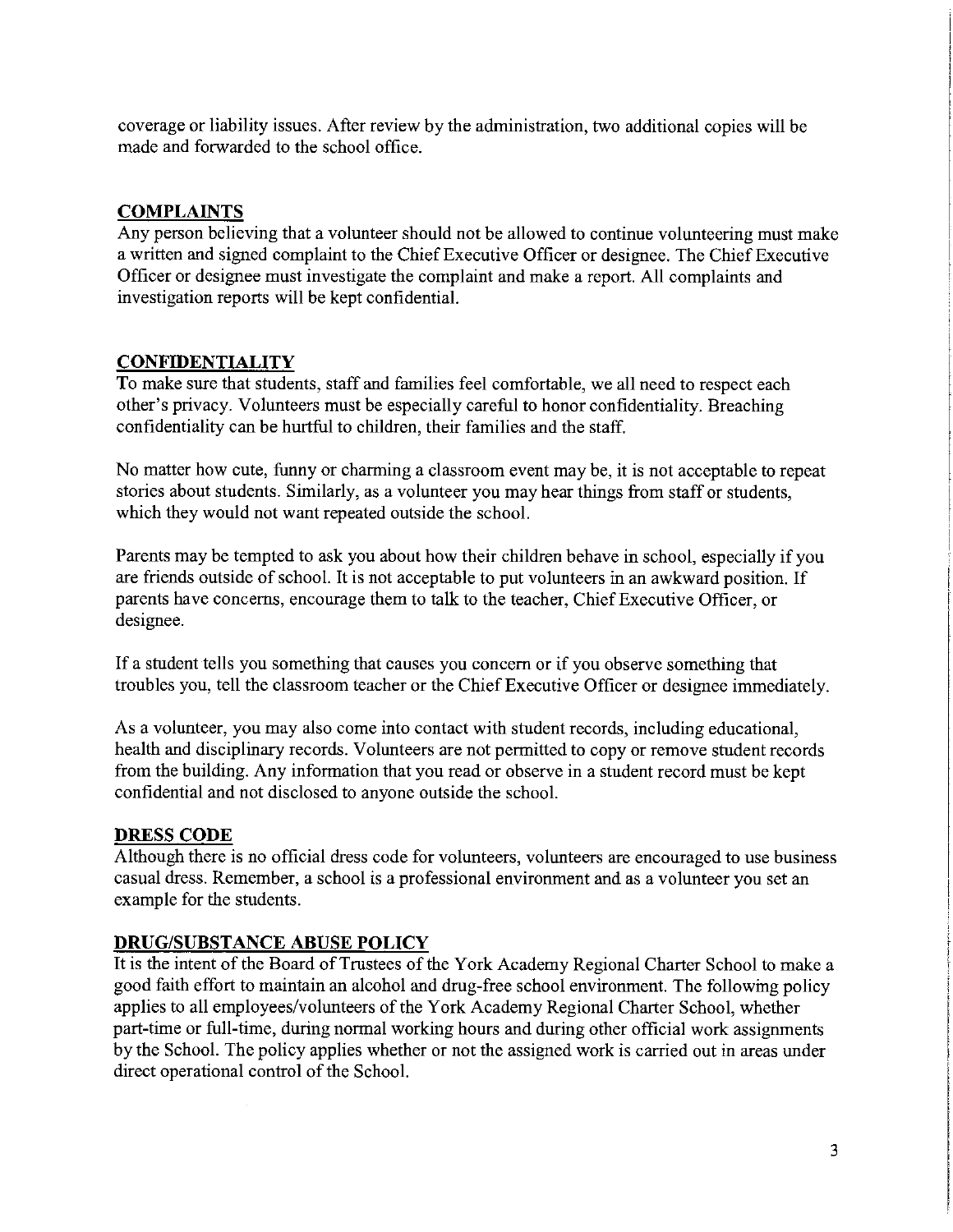It is the policy of the York Academy Regional Charter School that the manufacturing, dispensing, distribution, possession or use of alcohol or a controlled substance is prohibited in any workplace under operational contract of the School, or at any time while working/volunteering for the York Academy Regional Charter School. It is also the policy of the School that performance of work assignments while under the influence of alcohol or a controlled substance is prohibited. Nothing in this policy should be construed as applying to doctor prescribed medications.

Act 191 of the Pennsylvania Legislature of 1988 24 P.S. 5-527 requires that any employee of the York Academy Regional Charter School who is convicted of the delivery of a controlled substance or convicted of the possession of a controlled substance with the intent to deliver shall be terminated from his or her employment with the School (no matter where the violation occurred). The same policy will be applied to volunteers.

No employee or volunteer shall be required to participate in mandatory drug testing except where there are reasonable grounds that the employee or volunteer is engaged in activities involving drugs or alcohol in the workplace.

**Definition:** "Controlled substance" means a controlled substance in schedule I through V of Section 202 of the Controlled Substance Act (21 U.S.C. 812), and as further defined by regulations at 21 CF1300.ll through 1300.15.

#### **FIRE AND EMERGENCY PROCEDURES**

#### *In case of fire:*

In the event a fire starts in the building, use the following guidelines for reporting the fires:

- 1. If the fire is of a controllable nature (wastebasket or something that is very small in nature), use accessible means to douse it; I.E. water, fire extinguisher, etc., **THEN:** 
	- a. notify the office
	- b. have everyone evacuate the area as **a** precaution
- 2. If the fire is of major proportions, pull the emergency fire alarm located nearest you and:
	- a. follow the direction of the staff liaison concerning fire drill evacuation rules and procedures
	- b. individuals with limited mobility (crutches, wheel chairs, etc.) are to be provided individual attention. If necessary, they are to be carried from the building. Seek additional help if needed!

Building re-entry - everyone must remain outside the building until notified by the authorities to re-enter.

#### *In Case of Threat or Other Emergency:*

In the event of other emergencies, the School has established certain procedures to be followed by the administrative and office staff. When a building evacuation is warranted, fire drill procedures should be followed.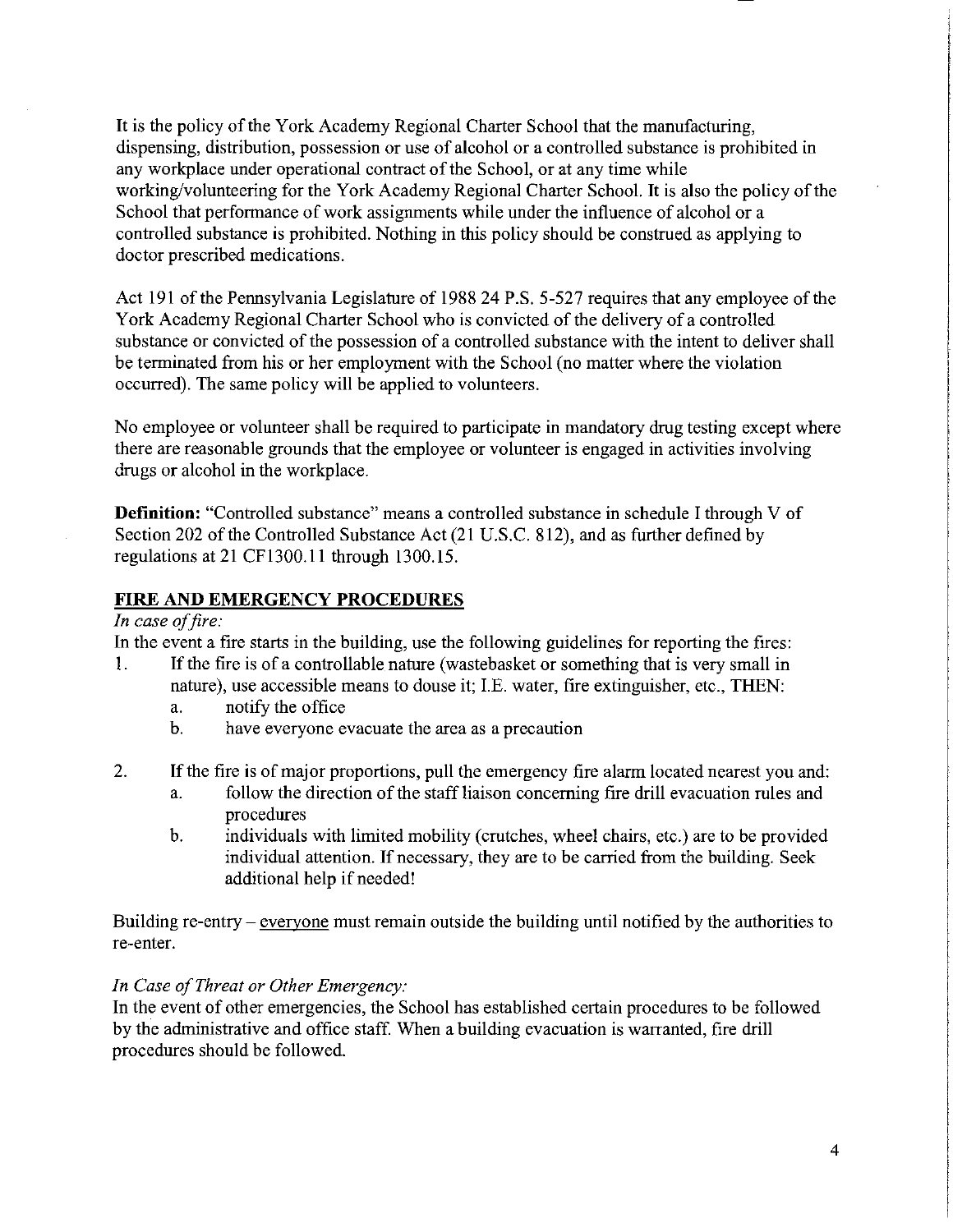#### *General Information:*

All school personnel must know the location of fire extinguishers and alarm boxes within the school building. Inflammable materials are to be kept in fireproof receptacles (e.g. metal).

#### **FUNDRAISING**

The Chief Executive Officer must approve the sales of all items to students as well as all other fundraising activities undertaken by volunteers. The School is liable for the payment of sales tax for sales of any items that are taxable under state law. The School has two options: (1) pay sales tax to the vendor upon purchase of items that are to be resold and are subject to sales tax *(this is the preferred and easiest method)* or (2) collect the sales tax upon resale of the item and notify the business office of the amount of sales tax collected. A check made payable to the School in the amount of the sales tax collected must be forwarded to the business office. The business office will then remit the required amount to the state. This applies to fundraising activities executed by the School or by one of the activity funds or clubs operating with the York Academy Regional Charter School's activity fund accounts. **PTOs may not use the School's sales tax exemption form for any purpose, including fundraising purchases.** 

#### **HARASSMENT POLICY**

The York Academy Regional Charter School is committed to providing a safe, positive environment free of discrimination and harassment based on race, color, religion, age, sex, national origin, disability, or any other protected status. Offensive or harassing behavior will not be tolerated against anyone. This policy covers all students, staff members, contracted individuals, vendors, and volunteers in the school.

In an effort to prevent sexual and other forms of harassment from occurring, this policy against harassment will be communicated to each volunteer by publication of the volunteer manual. No volunteer of York Academy is exempt from this policy.

Offensive conduct or harassment may include but is not limited to:

- Offensive physical action, written or spoken language, and graphic communications.
- Any type of physical contact when the action is unwelcome by the recipient.
- Expectations, requests, demands, or pressure for sexual favors.
- Slurs, jokes, posters, cartoons, and gestures that are offensive.
- Any such offensive conduct will be considered a prohibited form of harassment when any of the following are true:
	- There is a promise or implied promise of preferential treatment or negative consequence regarding employment decisions or status.
	- Such conduct has the effect of creating an intimidating, hostile, or offensive work environment, or umeasonably interferes with a person's work performance.
	- A third party is offended by the sexual conduct or communications of others.

Harassment is considered a form of employee/volunteer misconduct. Disciplinary action, up to and including termination, will be taken against any employee/volunteer engaging in this type of behavior. Administrators or supervisory personnel are responsible for taking proper action to end such behavior. Any administrator, manager, or supervisor who has knowledge of such behavior yet takes no action to end it is also subject to disciplinary action.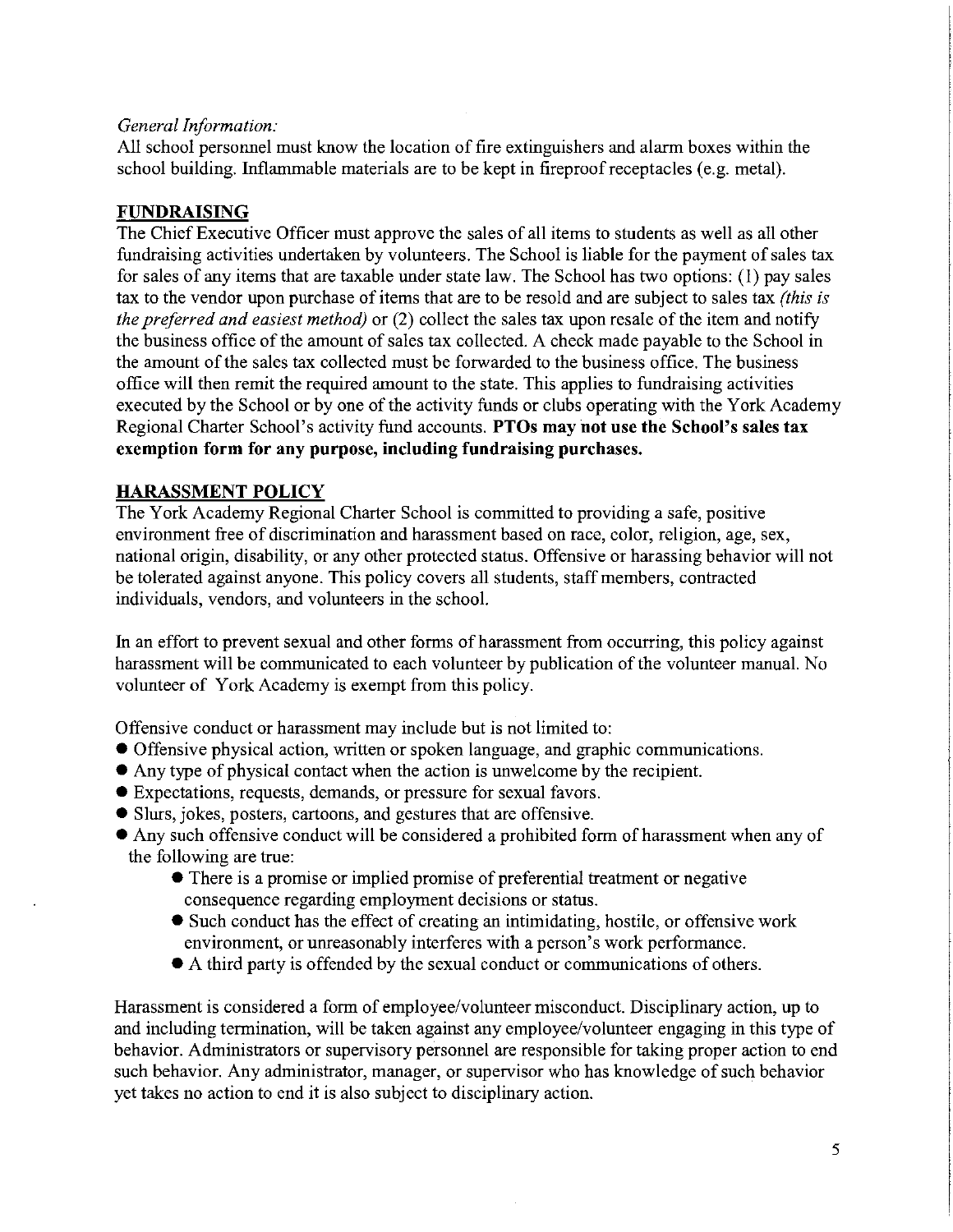Anyone who believes they have been harassed is encouraged to report promptly, orally, and in writing, such incidents to the designated administrators. Complaints will be investigated promptly, and corrective action shall be taken when allegations are verified. Confidentiality of all parties shall be maintained, consistent with the School's legal and investigative obligations. Under no circumstances will an employee/volunteer be penalized for reporting what they believe to be harassment under this policy.

#### **INTERACTIONS WITH STUDENTS**

The following guidelines for interacting with students:

- Avoid situations where you and a student are completely unobserved.
- Physical violence (including rough grabbing and shaking) should never be used on a student.
- Do not assist with a personal nature that students can do for themselves.
- Do not leave a student unsupervised.
- If a student seems distressed in any way or misunderstands/misinterprets something you have done, please report this to the teacher as soon as possible.
- Volunteers are not responsible for disciplining students; this is the job of the classroom teacher.

#### **SMOKING AND TOBACCO POLICY**

In order to protect students, staff, and visitors from the safety and health hazards of smoking, and to promote a pleasant, smoke-free environment, the Board of Trustees prohibits smoking by any person in school buildings, in school buses, and on school grounds. This ban is in effect at all times and specifically includes the regular school program as well as all co-curricular and community events held on school property.

#### **USE OF SCHOOL NAME**

The name of York Academy Regional Charter School, any school groups, or any employees in their school-related capacity may not be used by any outsider, organization, or individual for the solicitation of advertising or any other consideration for merchants of the York Academy Regional Charter School without prior approval by the Board of Trustees.

#### **WEATHER EMERGENCY/SCHOOL CLOSING**

If you are scheduled to volunteer on a day that school is closed, delayed or dismissed early due to weather, contact the teacher and/or the school to reschedule your volunteer time accordingly.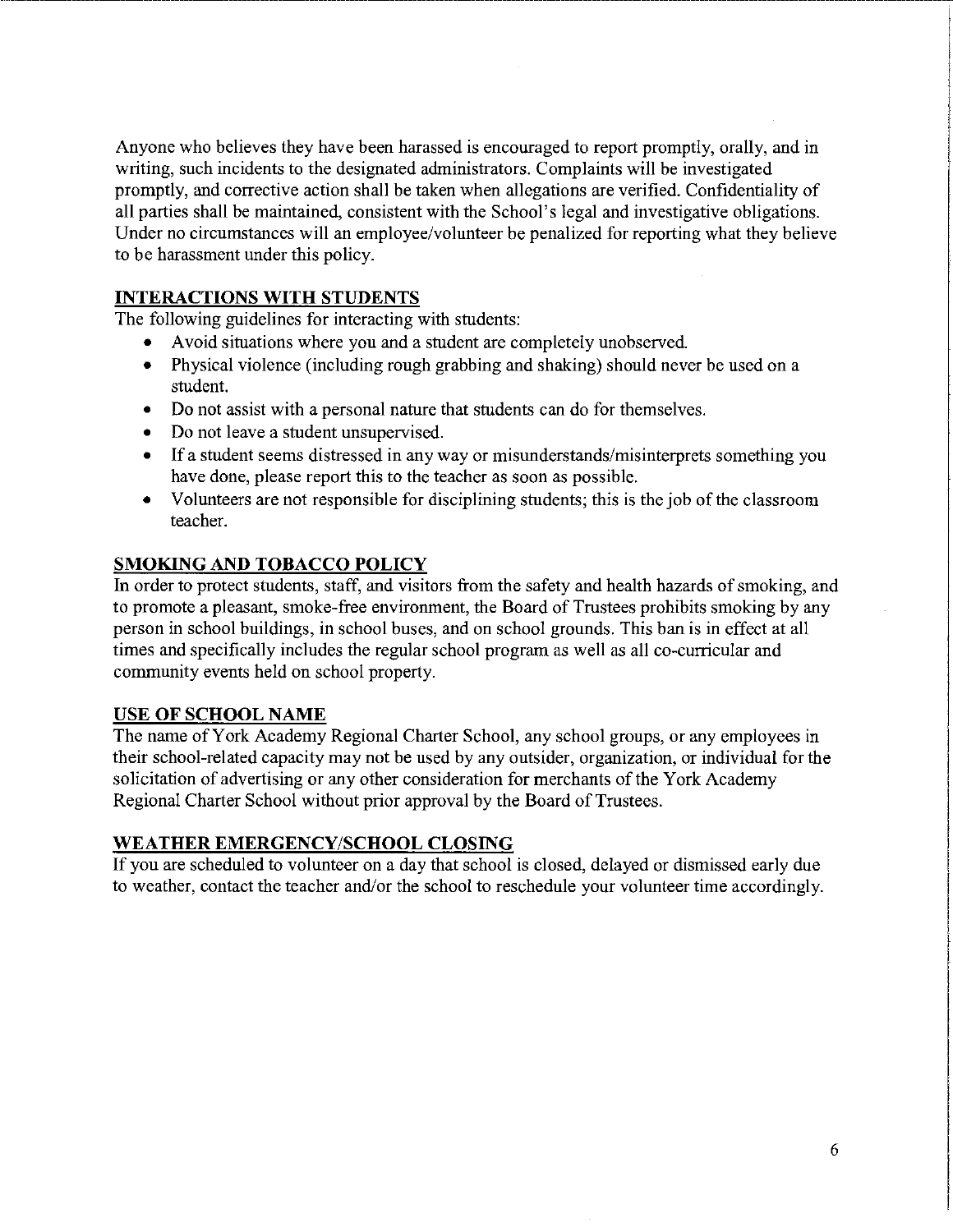## **Suggestions and Tips**

#### **BASIC VOLUNTEER PROCEDURES**

- Be sure to sign in and out of the building each time you visit to volunteer. At this time you will be given a volunteer badge that must be worn and visible during your visit.
- The volunteer badge must be returned to the front office when signing out at the completion of your visit.
- Be reliable. Call if you cannot keep a commitment to volunteer.
- Confidentiality is important. Remember that anything overheard concerning students or staff should never leave the building.
- Keep in mind that you are here to support teachers, not replace them. Please refer to the classroom teacher for his/her preferred method of dealing with day  $-$  to  $-$  day situations.
- Remember  $-$  if you do not know, ask. We will be glad to help you.

#### **VOLUNTEERING WITH STUDENTS**

- A students' name is very important. Make every effort to remember the names of students with whom you work.
- Be sure the students know your name establish in the beginning how they are to address you. Check with the classroom teacher as to what is normally done in the school.
- Demonstrate your interest in the students by asking about their activities and listening.
- Help build students' self-confidence by pointing out the improvement you see in their work, manner, etc. Even when helping correct a students' work or manner, try to start a conversation by discussing the positives.
- Discuss student behavior and/or progress only with the teacher.
- Make sure you always leave the students on a positive and friendly note.
- Keep in mind that students will model the behaviors they see adults displaying  $-$  whether the adult is a staff person or a volunteer.
- Common sense and cool heads are always the best in any situation.

### **Preparing Your Packet Guidelines**

- 1. Obtain a Volunteer Registration Packet and Volunteer Manual from the Schools' website or the school building.
- 2. Complete the required clearances as directed in the Volunteer Registration Packet.
- 3. Complete the PDE-6004 Form as directed in the Volunteer Registration Packet.
- 4. Complete the Volunteer Registration Form as directed in the Volunteer Registration Packet.
- 5. Read the Volunteer Manual.
- 6. Bring the completed Volunteer Registration Form, the completed PDE-6004 Form, all original clearances, and a valid state photo ID or driver's license to the school's office.
- 7. Upon completion and approval of required documentation, you are able to begin volunteering.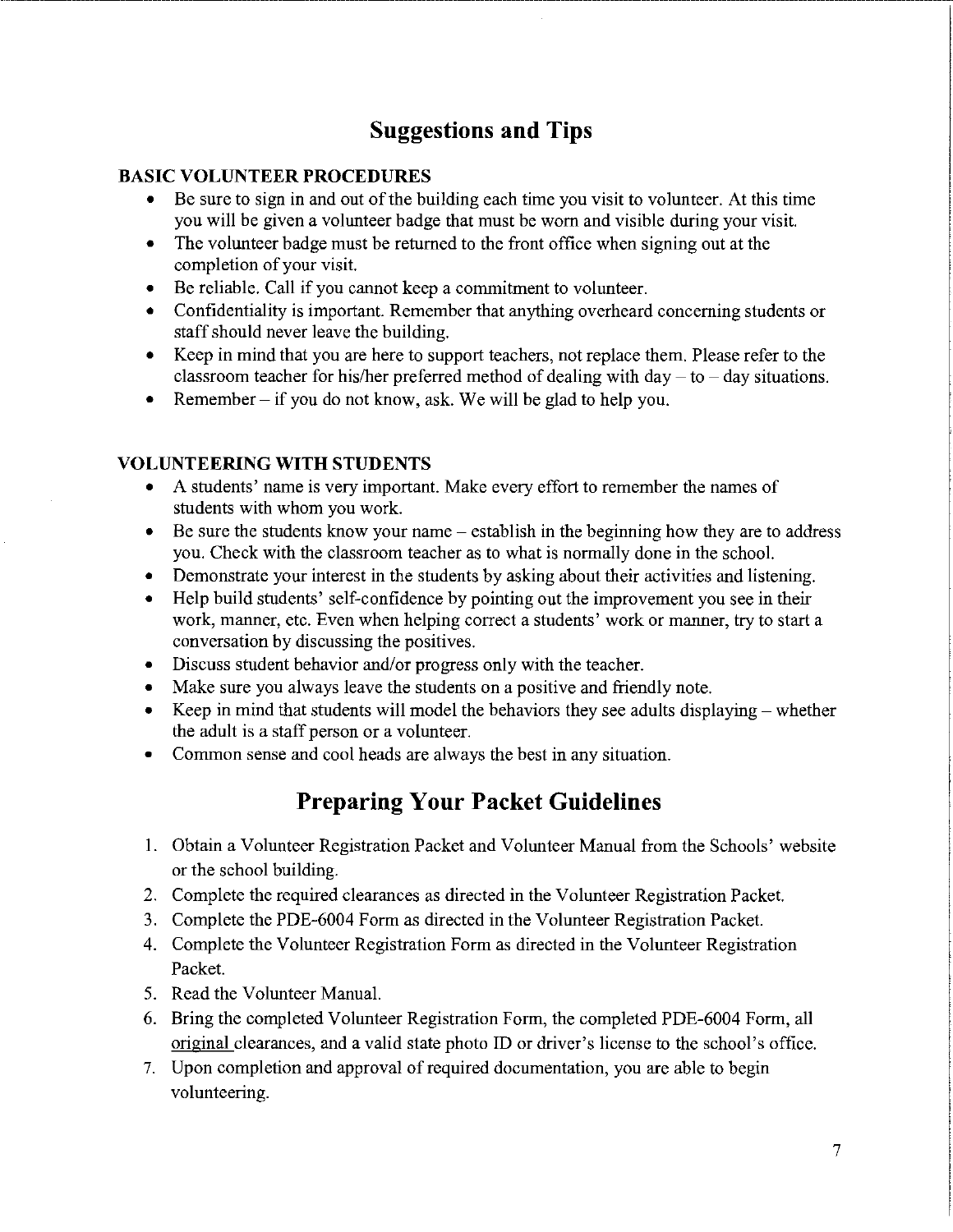

## **The Volunteer Registration Process**

Thank you for your interest in volunteering at the York Academy Regional Charter School. In order to be a York Academy Volunteer, we ask that you follow the instructions below based on the category that applies to you.

- **Returning parent volunteer with current clearances** can re-register as a volunteer for the 2017-18 school year at the York Academy office. If the effective date on your clearance is less than five years old, you have current clearances.
- **Returning parent volunteers with expired clearances** will complete a Registration Packet, which can be found on the York Academy website (www.yorkacademy.com) or picked up at the office. Please bring your completed registration packet, clearances, and your state-issued photo I.D. or driver's license, to complete the Volunteer Registration process.
- **New parent volunteer** will complete a Registration Packet, which can be found on the York Academy website (www.yorkacademy.com) or picked up at the office. Please bring your completed registration packet, clearances, and your state-issued photo I.D. or driver's license, to complete the Volunteer Registration process.
- Upon completion of the registration process, volunteers will be entered into the York Academy Volunteer database.

#### **The following procedures will also remain the same for all volunteers:**

- Volunteers must sign in at the school's office prior to each volunteer visit and sign out after each visit.
- Volunteers must wear a volunteer badge, given to you when you sign in, clearly displayed on their person while visiting.
- Volunteer status is good only for the current school year. You must re-register as a volunteer each school year.

Questions can be directed to the School Receptionist, 717-801-3900.